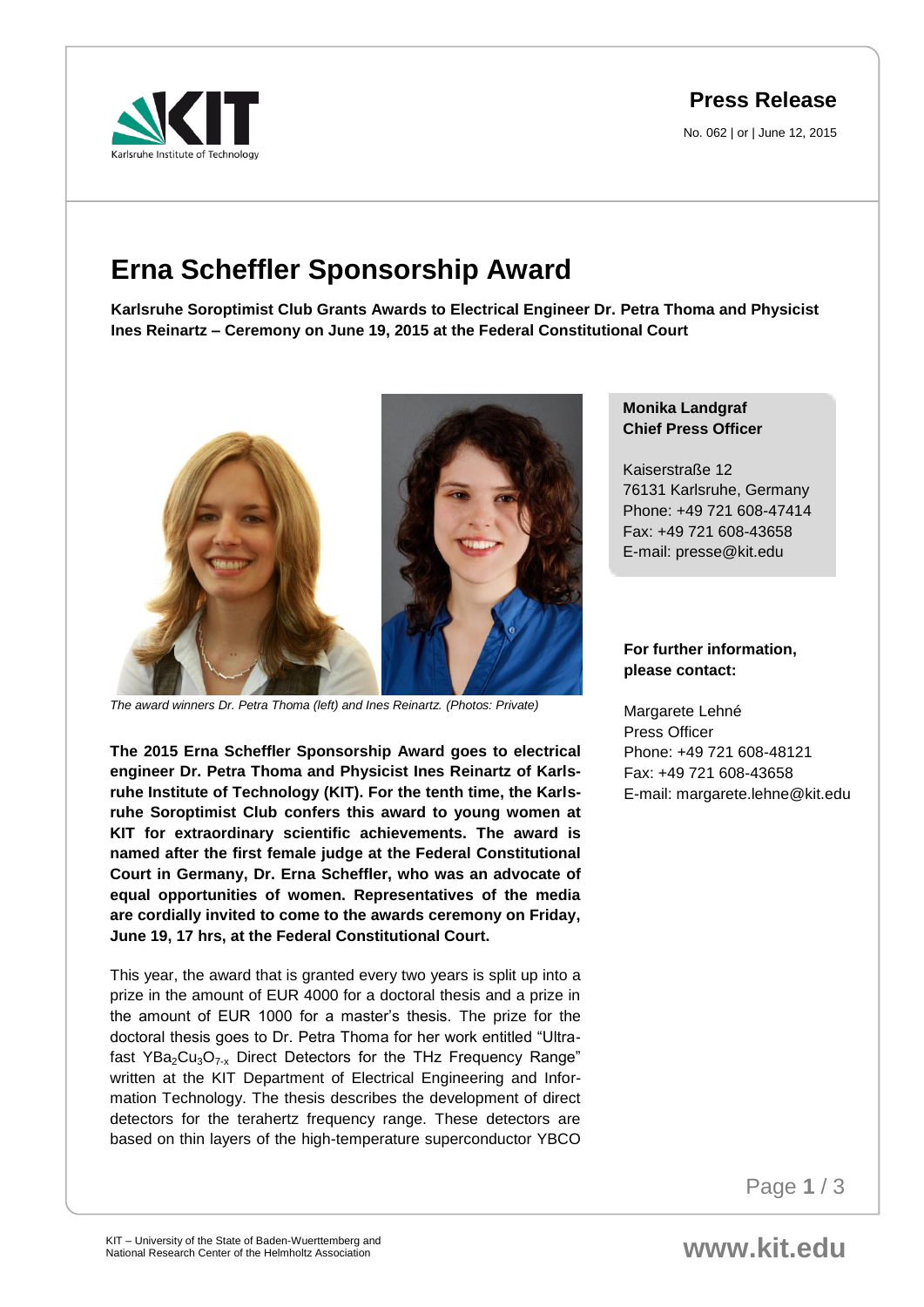**Press Release** No. 062 | or | June 12, 2015



(yttrium-barium-copper oxide) that have a temporal resolution in the picosecond range. These thin layers are embedded in a newly developed ultra-fast reading system. Terahertz radiation is located between infrared and microwave radiation. In this frequency range astrophysicists may obtain important information about the formation of galaxies and stars. Other applications of terahertz radiation are found in medical engineering and safety technology.

Electron storage rings, such as ANKA, the synchrotron radiation source of KIT, represent one of the few high-performance pulsed sources of terahertz radiation. However, the pulses are extremely fast – they are in the range of a few picoseconds (one picosecond corresponds to one trillionth of a second). To record and represent terahertz pulses, ultra-fast detectors are required. Petra Thomas has developed such detectors on the basis of the YBCO hightemperature superconductor. Superconductors are materials that do not have any electric resistance below a certain temperature. This so-called critical temperature is relatively high for high-temperature superconductors – for YBCO, it is about minus 180°C –. Hence, these materials can be cooled with liquid nitrogen, which is comparably inexpensive. YBCO also allows for a high temporal resolution. The minute detectors consist of nanostructured YBCO layers of 30 nanometers in thickness only. Petra Thoma embedded the detectors in a detection system and measured real pulse durations in the terahertz range in ANKA.

The Erna Scheffler Sponsorship Award for a master's thesis is granted to Ines Reinartz for her thesis entitled "Simulation of FRET Dyes with Native Structure-based Models" written at the KIT Department of Physics. So-called Förster resonance energy transfer (FRET) experiments supply valuable information on the dynamics and movements of biomolecules and, hence, about their complex interactions. In FRET experiments regions of biomolecules can be tagged by special dyes, as a result of which their distances can be measured. In addition, computer simulations, as a type of atomicresolution microscope, provide unique insight into the molecular level of life. In her master's thesis at the KIT Steinbuch Centre for Computing (SCC), Ines Reinartz integrated FRET dyes in the corresponding computer simulations. Interpretation of FRET measurements, thus, is improved by data from simulations. The dynamics and, hence, functions of the biomolecules studied can be determined in far more detail.

For the awards ceremony on Friday, June 19, 17 hrs, at the Federal Constitutional Court in Karlsruhe, the President of the Federal Constitutional Court, Professor Andreas Voßkuhle, took over the auspi-